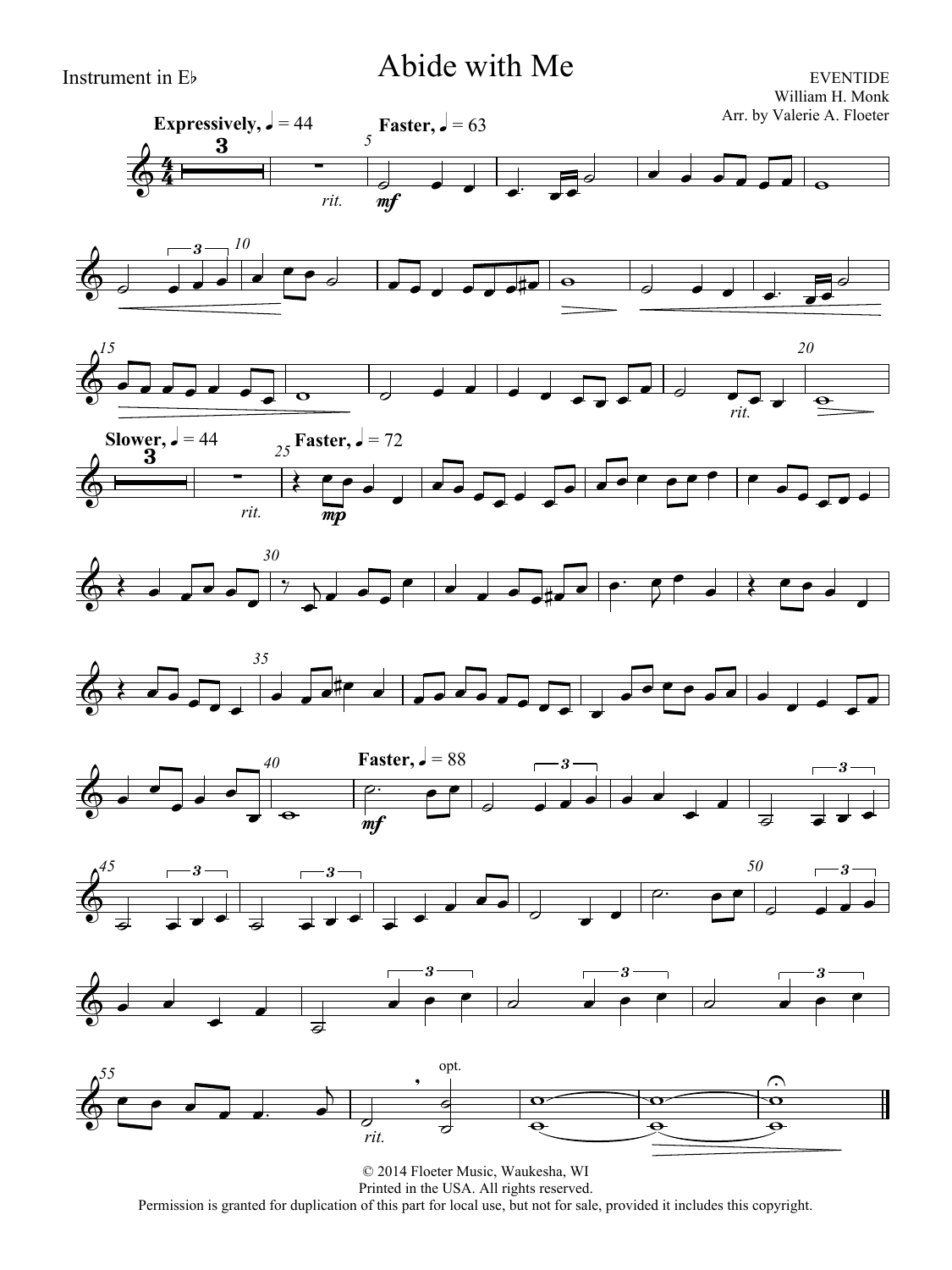# Instrument in Eb Alleluia! Jesus Lives

















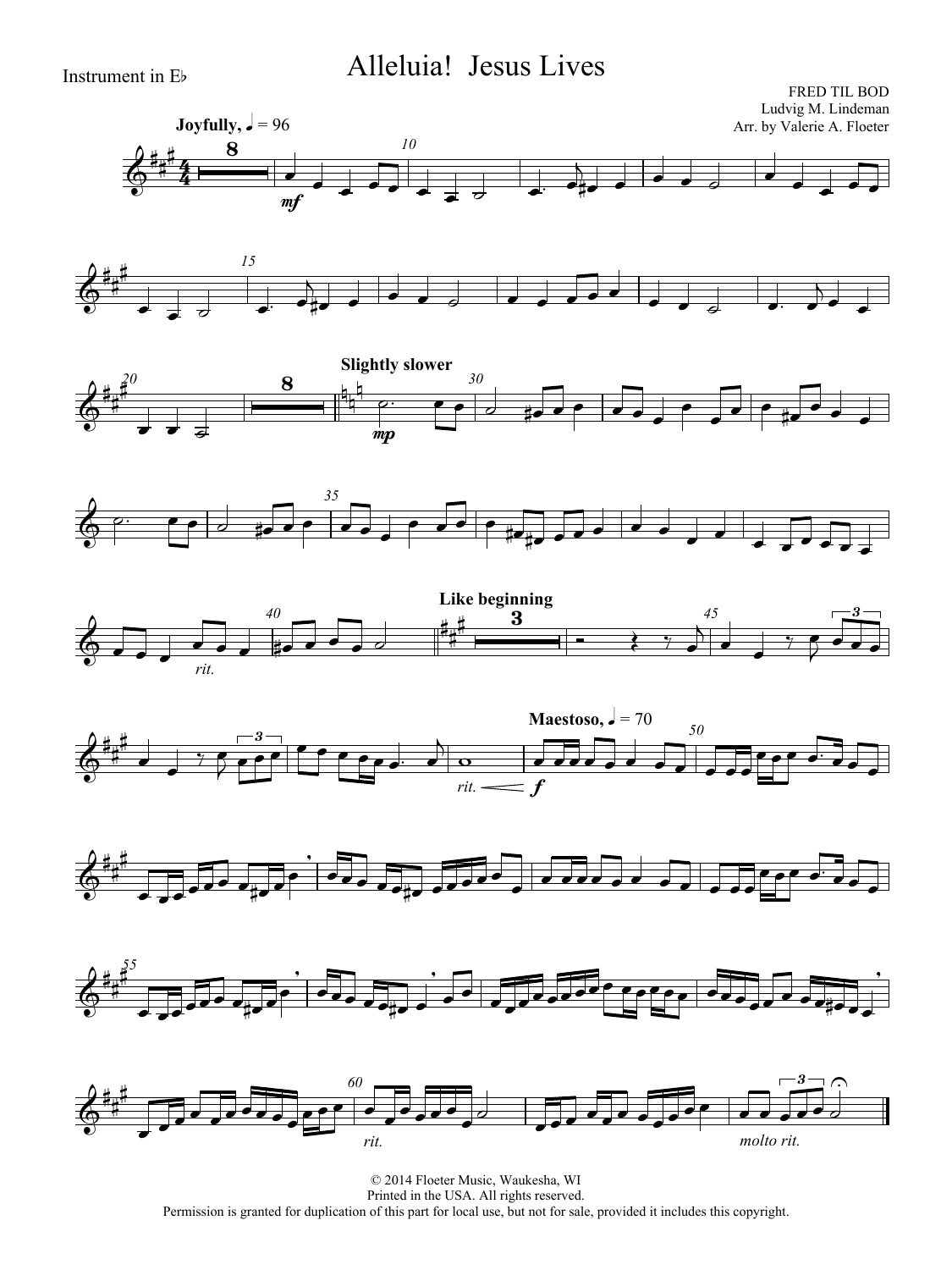$\delta^*$ 

 $\sharp$ 

 $\frac{\partial}{\partial \theta}$ 

 $\sharp$ 

 $\sharp$ 

 $\overline{\phantom{a}}$ 

*a tempo*

*a tempo*

 $\equiv$  $\frac{1}{\sqrt{2}}$  $\frac{\bullet}{\bullet}$  $\frac{1}{\sqrt{2}}$ 

 $\overline{d}$  $\widehat{\mathbb{P}}$ 

<u>3</u>  $\frac{3}{4}$ 

 $\bar{m}p$ 

 $\frac{1}{m}$  $\frac{1}{\cdot}$ 

 $\frac{\partial}{\partial \theta}$ 

# Instrument in Eb Lord, Enthroned in Heavenly Splendor

**Freely, expressively** BRYN CALFARIA William Owen Arr. by Valerie A. Floeter *5*  $\frac{1}{2}$  ,  $\frac{1}{2}$  ,  $\frac{1}{2}$  ,  $\frac{1}{2}$  ,  $\frac{1}{2}$  ,  $\frac{1}{2}$  ,  $\frac{1}{2}$  ,  $\frac{1}{2}$  $\overrightarrow{ }$  $\overline{\phantom{a}}$  $\overline{\phantom{a}}$  $\overline{\phantom{0}}$  $\overline{\phantom{0}}$  $\overline{d}$  $\overline{\phantom{0}}$  $\overline{\phantom{a}}$  $\overline{\phantom{0}}$ **Moderato,**  $\sqrt{ } = 72$ *10 15*  $\frac{1}{\frac{1}{\frac{1}{\frac{1}{\cdots}}}}$  $\frac{1}{2}$  $\frac{1}{2}$  $\frac{1}{1}$  $\frac{1}{1}$  $\overline{\phantom{a}}$  $\frac{1}{2}$  $\frac{1}{1}$  $\begin{array}{c} \begin{array}{c} \overline{1} \\ \overline{2} \end{array} \\ \begin{array}{c} \overline{1} \\ \overline{1} \end{array} \\ \begin{array}{c} \overline{1} \\ \overline{1} \end{array} \end{array}$  $\frac{1}{2}$  $\frac{1}{\frac{1}{\frac{1}{1-\frac{1}{1-\frac{1}{1-\frac{1}{1-\frac{1}{1-\frac{1}{1-\frac{1}{1-\frac{1}{1-\frac{1}{1-\frac{1}{1-\frac{1}{1-\frac{1}{1-\frac{1}{1-\frac{1}{1-\frac{1}{1-\frac{1}{1-\frac{1}{1-\frac{1}{1-\frac{1}{1-\frac{1}{1-\frac{1}{1-\frac{1}{1-\frac{1}{1-\frac{1}{1-\frac{1}{1-\frac{1}{1-\frac{1}{1-\frac{1}{1-\frac{1}{1-\frac{1}{1-\frac{1}{1-\frac{1}{1-\frac{1}{1-\frac{1}{1-\frac{1}{1$  $\frac{1}{1}$  $\frac{1}{2}$  $\frac{1}{2}$  $\frac{1}{2}$ simile  $\overrightarrow{ }$  $\overrightarrow{a}$  and and and analyzed and analyzed and analyzed and analyzed and analyzed and analyzed and analyzed and analyzed and analyzed and analyzed and analyzed and analyzed and analyzed and analyzed and analyzed and analy -<br>2  $\frac{2}{4}$ *20*  $6^{\frac{1}{2}}$  .  $7\sqrt{2}$  ,  $7\sqrt{2}$  ,  $7\sqrt{2}$  ,  $7\sqrt{2}$  ,  $7\sqrt{2}$  $\bullet$   $\bullet$   $\bullet$   $\bullet$   $\bullet$ *cresc.*  $\overline{\phantom{a}}$  $\overline{\phantom{0}}$  $-27 - 24$  $\geq$  $\overline{\phantom{0}}$ *rit.*  $\overline{\phantom{a}}$  $\equiv$  $\overline{\phantom{a}}$ ff  $\overline{\phantom{a}}$  $\frac{1}{\bullet}$  $\frac{1}{\sqrt{2}}$  $\frac{1}{2}$  $\frac{1}{\sqrt{2}}$  $\Omega$  $\frac{1}{\bullet}$  $\frac{1}{1}$  $\frac{1}{1}$ *25 30*  $\frac{1}{2}$  $\frac{1}{2}$ 3  $\overline{\epsilon}$ mp  $\overline{\epsilon}$  $\frac{1}{\sinh^{-1}(\frac{1}{2})}$  $\overline{a}$  ,  $\overline{a}$  ,  $\overline{a}$  ,  $\overline{a}$  ,  $\overline{a}$  ,  $\overline{a}$  ,  $\overline{a}$ 2  $\frac{2}{4}$ *35*  $6^{\frac{4}{3}}$  ,  $100$  ,  $1000$  ,  $00\frac{2}{4}$  ,  $00\frac{3}{4}$ *cresc.*  $\sqrt{2}$  ,  $\sqrt{2}$  ,  $\sqrt{2}$  ,  $\sqrt{2}$ *rit.*  $\frac{3}{4}$  $\bullet$  $\overline{\phantom{0}}$  $\bullet$ f  $\frac{1}{\sqrt{1-\frac{1}{2}}}$  $\begin{array}{ccc} \bullet & \bullet & \bullet \\ \hline \end{array}$  $\frac{1}{2}$ ∫<br>∰  $\overline{\phantom{a}}$ 2  $\frac{2}{4}$  $40$  **9**  $-3$   $6^{\frac{4}{7}}$  .  $3\frac{2}{4}$  .  $3\frac{2}{4}$  .  $3\frac{2}{4}$  .  $3\frac{2}{4}$  .  $3\frac{2}{4}$  .  $3\frac{2}{4}$  .  $3\frac{2}{4}$  .  $3\frac{2}{4}$   $\overline{2}$  $\overleftarrow{\cdot}$ 3  $\overline{\bullet}$  $\int$  $\int$  $\begin{array}{c} \sqrt{3} \\ \sqrt{3} \\ \sqrt{4} \end{array}$ 









© 2014 Floeter Music, Waukesha, WI Printed in the USA. All rights reserved. Permission is granted for duplication of this part for local use, but not for sale, provided it includes this copyright.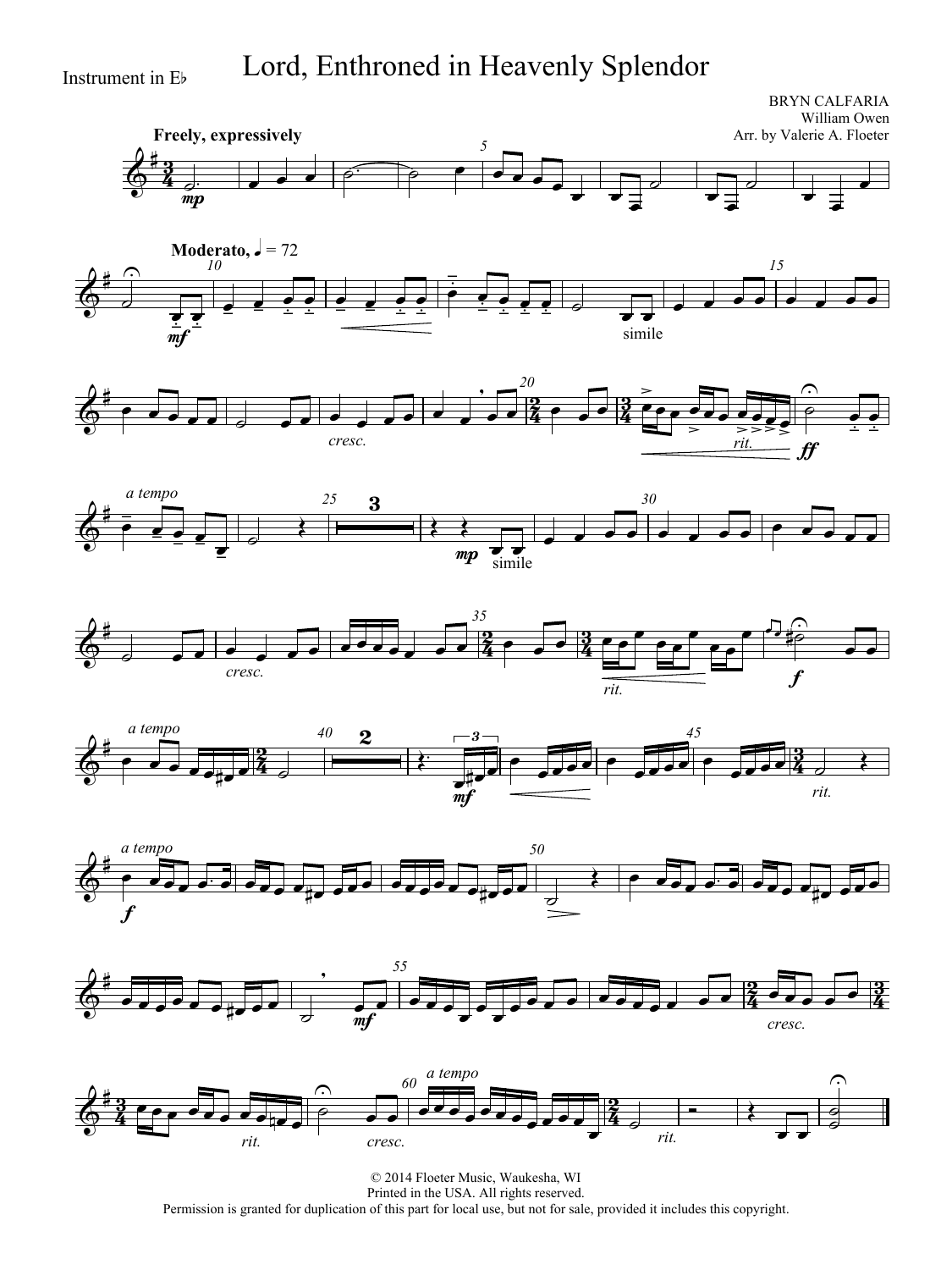# Instrument in E<sup>b</sup> Christ Jesus Lay in Death's Strong Bands

CHRIST LAG IN TODESBANDEN Latin melody, c. 1100 Arr. by Valerie A. Floeter



















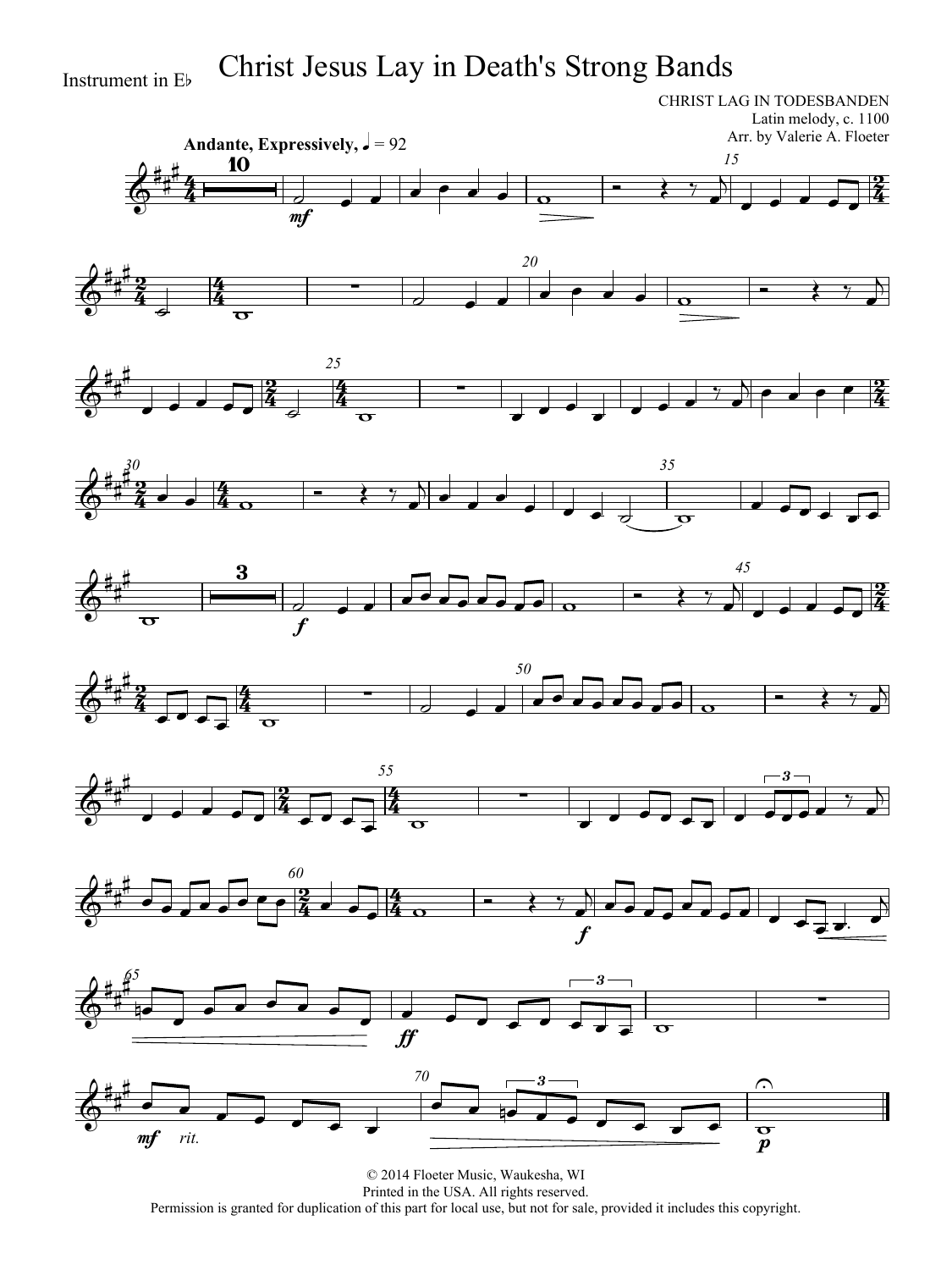*For Installation of Pastor Jason Hacker at Grace Ev. Lutheran Church, Waukesha, WI*

#### For Builders Bold Whose Vision Pure

Instrument in Eb

4  $\frac{4}{4}$ **Moderato,**  $\sqrt{ } = 96$ FLIGHT OF THE EARLS Traditional Irish Arr. by Valerie A. Floeter *10*  $\Phi$  $\overline{\mathbf{z}}$  $\overrightarrow{ }$  $\overrightarrow{m}$  $\overline{\phantom{a}}$  $\overline{\phantom{a}}$  $\overrightarrow{c}$  $\overline{\phantom{a}}$  $\overline{A}$  $\overrightarrow{c}$ 















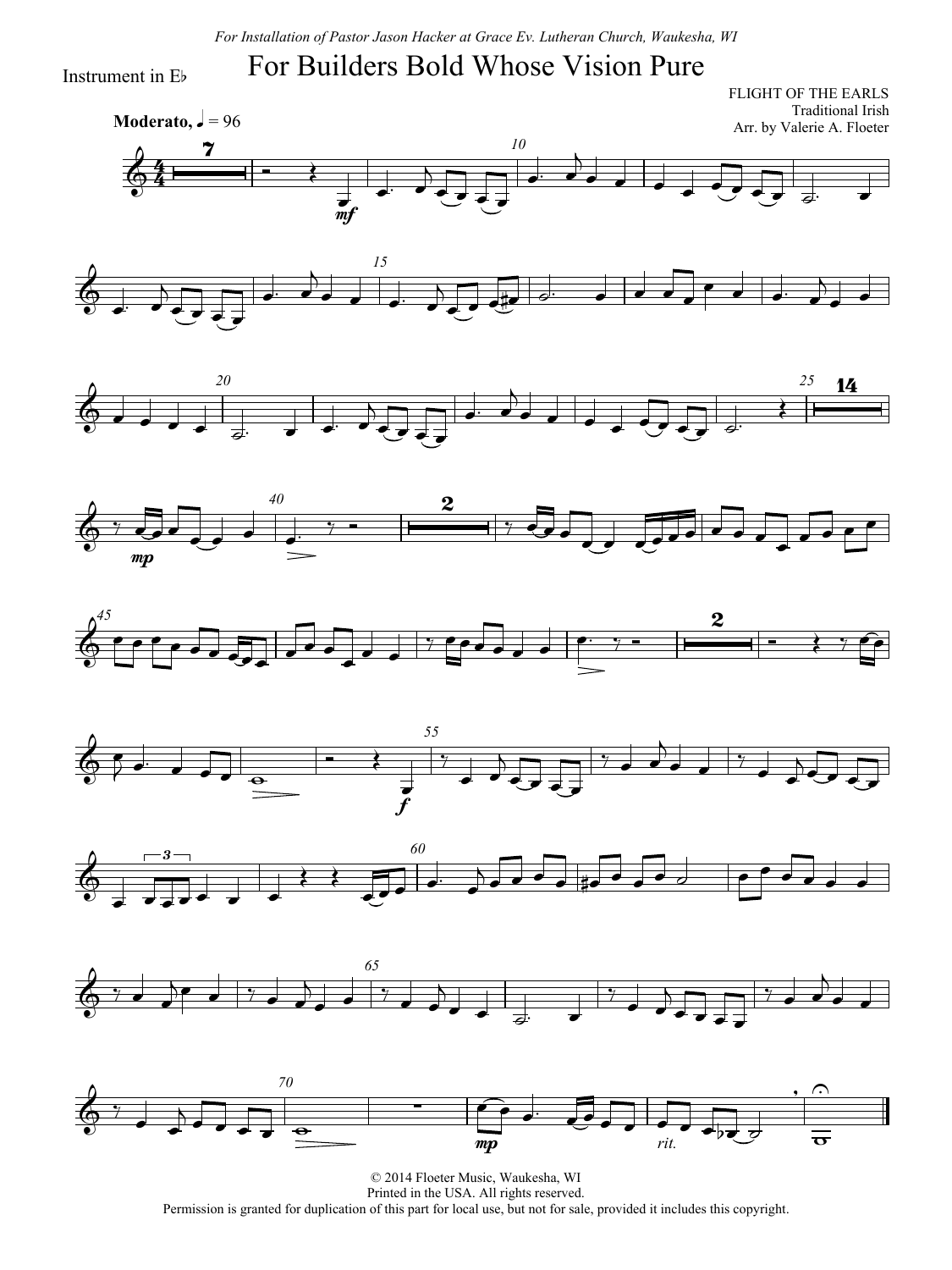Instrument in Eb Christ, the Word of God Incarnate











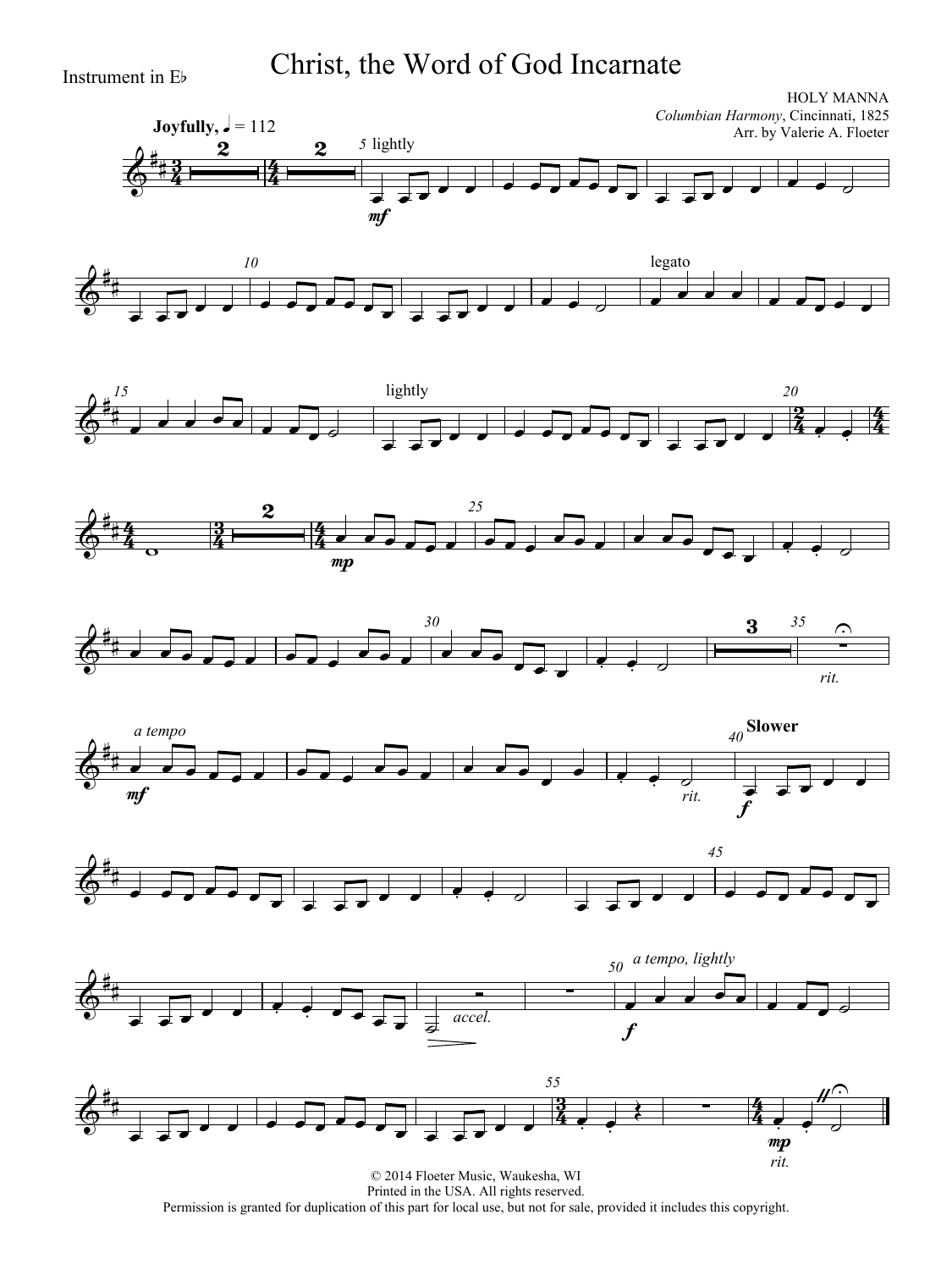Instrument in Eb The Night Will Soon Be Ending